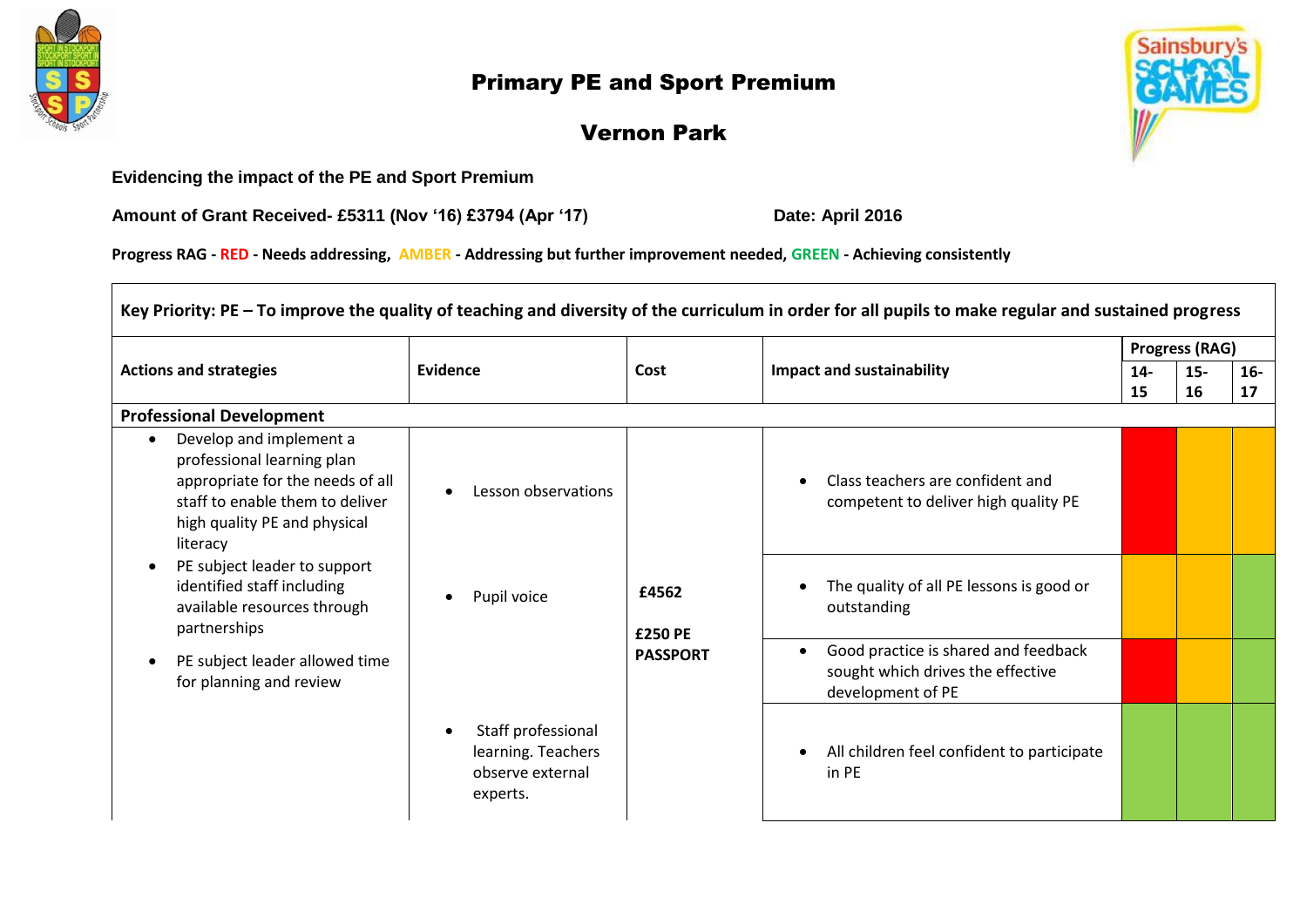|                                                                                                                                       | Using expert advice<br>to evaluate<br>strengths and<br>weaknesses in PE                                                                                                 |                                          | Positive impact on whole school<br>improvement                                                                                                                                                    |  |
|---------------------------------------------------------------------------------------------------------------------------------------|-------------------------------------------------------------------------------------------------------------------------------------------------------------------------|------------------------------------------|---------------------------------------------------------------------------------------------------------------------------------------------------------------------------------------------------|--|
| <b>Curriculum Development</b>                                                                                                         |                                                                                                                                                                         |                                          |                                                                                                                                                                                                   |  |
| Plan and develop a PE<br>curriculum that is broad and<br>engaging for all and meets the<br>requirements of the national<br>curriculum | Lesson observations                                                                                                                                                     |                                          | Class Teachers are confident and<br>$\bullet$<br>competent to deliver high quality PE for<br>all<br>P.E coaches are confident and<br>$\bullet$<br>competent to deliver high quality PE for<br>all |  |
| Ensure whole school inclusion<br>policy refers to PE                                                                                  | Informal meetings<br>with teachers                                                                                                                                      |                                          | All pupils confident to try new activities<br>$\bullet$                                                                                                                                           |  |
| Check equipment to ensure it<br>meets the needs of pupils<br>Healthy Schools approach<br><b>Restorative Approaches</b>                | Staff professional<br>learning<br>Using expert advice<br>to evaluate<br>strengths and<br>weaknesses in PE<br>Smile for a mile<br>Healthy snack<br>policy(change 4 life) |                                          | Improve standards                                                                                                                                                                                 |  |
| <b>Achievement of pupils</b>                                                                                                          |                                                                                                                                                                         |                                          |                                                                                                                                                                                                   |  |
| Develop an effective lesson<br>planning format to ensure<br>progress is being made with all<br>pupils                                 | Progress and<br>attainment data<br>through assessment<br>tool (PE Passport)<br>Teacher planning<br>(PE Passport)                                                        | <b>£250 PE</b><br><b>PASSPORT</b>        | Assessment for learning is used by all<br>staff in PE                                                                                                                                             |  |
|                                                                                                                                       |                                                                                                                                                                         |                                          | There is a sound assessment process<br>$\bullet$<br>which staff are confident to use that<br>accurately assesses pupils progress                                                                  |  |
|                                                                                                                                       |                                                                                                                                                                         | $£1385 -$<br>transport (Apr-<br>Dec '16) | Pupils progress is fully reported to<br>$\bullet$<br>parents and carers<br>All pupils enjoy and achieve in PE<br>$\bullet$                                                                        |  |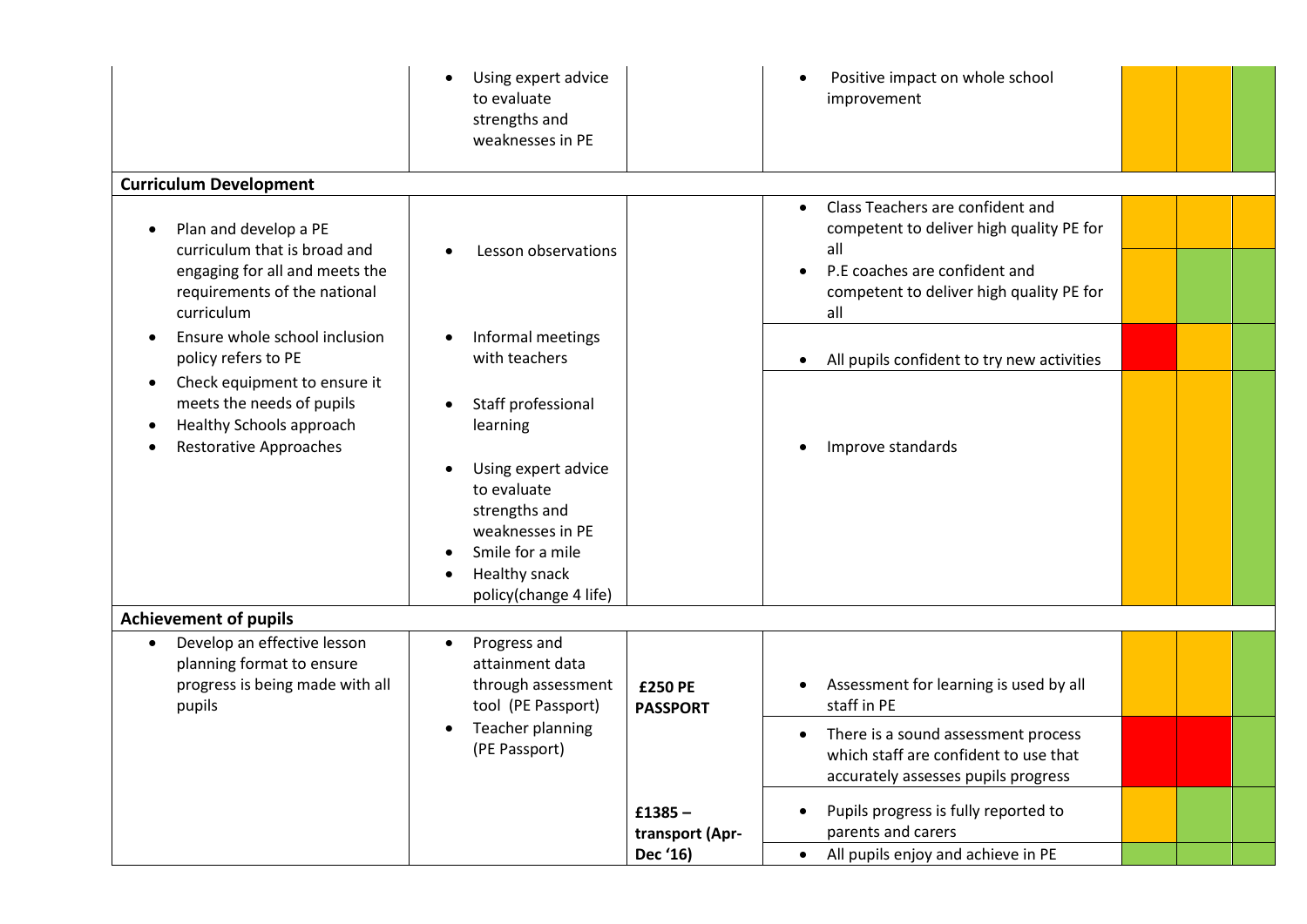| Key priority: School Sport - To increase opportunities for participation, including for our young SEND pupils, in a range extra-curricular and                             |                                                                                                                                  |      |                                                                                                                                 |                       |             |             |  |  |
|----------------------------------------------------------------------------------------------------------------------------------------------------------------------------|----------------------------------------------------------------------------------------------------------------------------------|------|---------------------------------------------------------------------------------------------------------------------------------|-----------------------|-------------|-------------|--|--|
| competitive opportunities                                                                                                                                                  |                                                                                                                                  |      |                                                                                                                                 |                       |             |             |  |  |
|                                                                                                                                                                            |                                                                                                                                  |      |                                                                                                                                 | <b>Progress (RAG)</b> |             |             |  |  |
| <b>Actions and strategies</b>                                                                                                                                              | Evidence                                                                                                                         | Cost | <b>Impact and sustainability</b>                                                                                                | $14-$<br>15           | $15-$<br>16 | $16-$<br>17 |  |  |
| <b>Extra Curricular activity</b>                                                                                                                                           |                                                                                                                                  |      |                                                                                                                                 |                       |             |             |  |  |
| Develop and implement a young<br>$\bullet$<br>sports leaders programme                                                                                                     | Participation rates<br>$\bullet$                                                                                                 |      | The extra-curricular opportunities include<br>$\bullet$<br>those for our SEND pupils which responds to<br>their wants and needs |                       |             |             |  |  |
|                                                                                                                                                                            | Pupil discussion<br>$\bullet$                                                                                                    |      | Engagement and enjoyment at lunch and<br>break times increases                                                                  |                       |             |             |  |  |
| Increase the number and range of<br>$\bullet$<br>extra-curricular opportunities                                                                                            |                                                                                                                                  |      | Pupils activity at lunch and break times has<br>increased                                                                       |                       |             |             |  |  |
| Implement a promotion campaign<br>$\bullet$<br>to ensure as many children as<br>possible attend extra-curricular<br>clubs regularly                                        | Extra curricular<br>$\bullet$<br>registers                                                                                       |      | Engage or reengaged disaffected pupils                                                                                          |                       |             |             |  |  |
| Use a monitoring tool to analyse<br>$\bullet$<br>participation and attendance rates                                                                                        | Extra curricular plan<br>$\bullet$                                                                                               |      | PE physical activity and school sport have a<br>$\bullet$<br>high profile and are celebrated across the life<br>of the school   |                       |             |             |  |  |
| Use local coaches to provide extra-<br>$\bullet$<br>curricular activities                                                                                                  | School club links data<br>$\bullet$<br>Young Sports<br>Ambassadors<br>Cross country<br>(Stockport Harriers)<br>SSCO<br>$\bullet$ |      | Enhanced communications with<br>parents/carers                                                                                  |                       |             |             |  |  |
| Develop partnerships with local<br>$\bullet$<br>community clubs                                                                                                            | Observations of<br>external deliverers                                                                                           |      | Increase school community links                                                                                                 |                       |             |             |  |  |
| Audit, plan and develop inclusive<br>$\bullet$<br>before school, lunch and after<br>school activities, using volunteers,<br>staff and coaches, as well as young<br>leaders |                                                                                                                                  |      | Increased pupils awareness of Opportunities<br>available in the community                                                       |                       |             |             |  |  |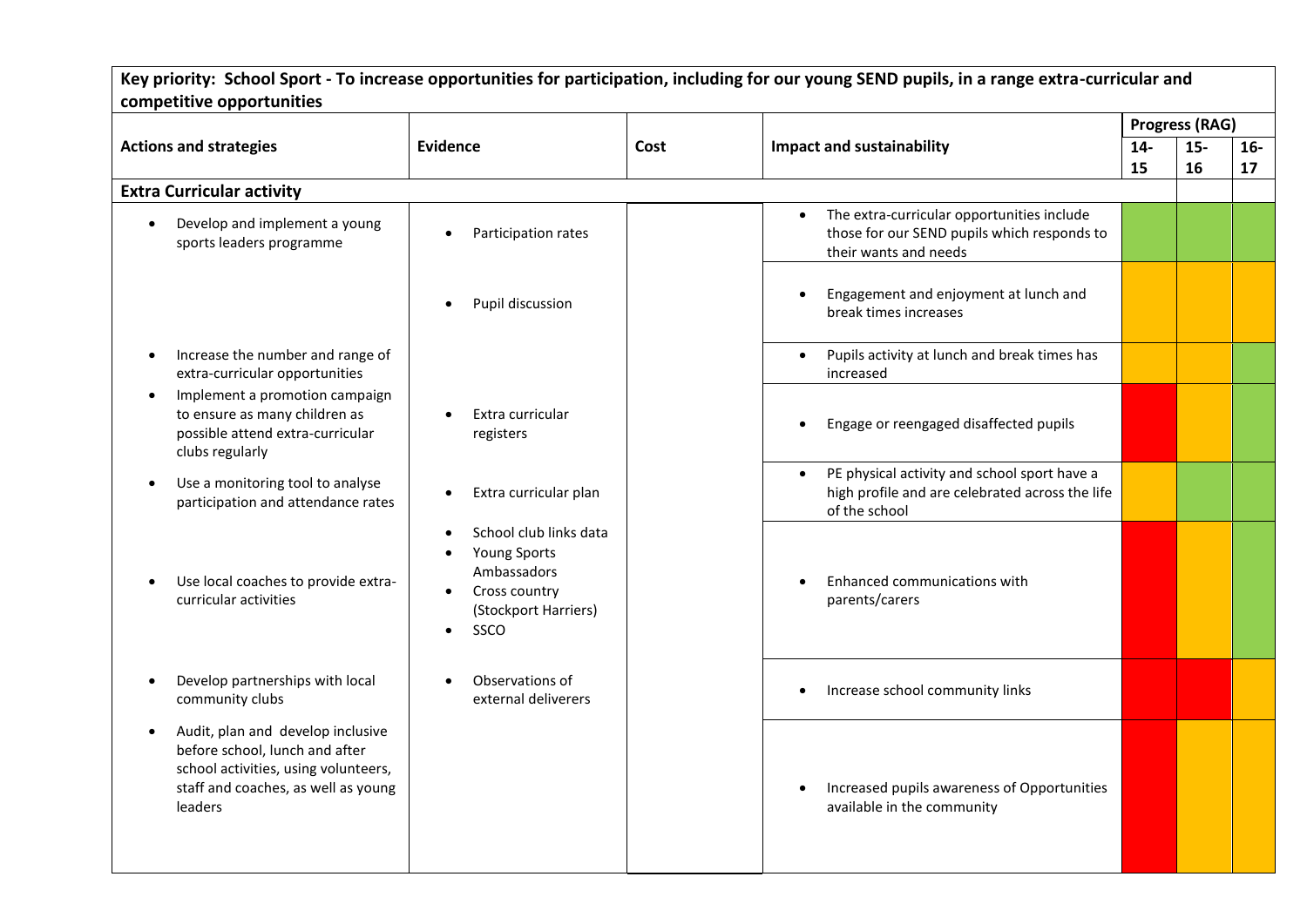| <b>Competitive opportunities</b>                                                                                          |                                                                        |      |                                                                                                                                             |                       |             |             |  |
|---------------------------------------------------------------------------------------------------------------------------|------------------------------------------------------------------------|------|---------------------------------------------------------------------------------------------------------------------------------------------|-----------------------|-------------|-------------|--|
| Promote competitive<br>opportunities for all pupils<br>across school in both intra and<br>inter school formats            | Participation rates<br>$\bullet$                                       |      | 65% of young people represent their<br>school.                                                                                              |                       |             |             |  |
| Implement a reward system<br>$\bullet$<br>that celebrates achievements in<br>PE and school sport eg effort,<br>fair play, |                                                                        |      |                                                                                                                                             |                       |             |             |  |
| Ensure that all sports coaches<br>and instructors employed to<br>support after school sports<br>clubs are quality assured | Parental feedback                                                      |      | All talented students are signposted to<br>appropriate sports clubs or other<br>pathways                                                    |                       |             |             |  |
| Make links with community<br>$\bullet$<br>clubs                                                                           | Increase staffing<br>$\bullet$<br>capacity                             |      | Pupils recognise the wider benefits of<br>$\bullet$<br>participating in sport and consider it an<br>important part of their development     |                       |             |             |  |
|                                                                                                                           | Funding transport to<br>$\bullet$<br>take pupils to<br>external events |      | The extra-curricular sport provision is of<br>$\bullet$<br>high quality and delivered safely by<br>school staff and quality assured coaches |                       |             |             |  |
|                                                                                                                           | Programme of level 1<br>activity (intra-school)                        |      | Increase pupils participation in national<br>$\bullet$<br>school games competitions                                                         |                       |             |             |  |
|                                                                                                                           |                                                                        |      | 100% increase pupil participation in level<br>1 opportunities                                                                               |                       |             |             |  |
|                                                                                                                           |                                                                        |      | Ensuring strong , sustainable and<br>effective links to the 2012 games legacy<br>and Olympic and Paralympic values                          |                       |             |             |  |
|                                                                                                                           |                                                                        |      | Key Priority: Health and well-being - To use physical activity to improve pupils' health, wellbeing and educational outcomes                |                       |             |             |  |
|                                                                                                                           |                                                                        |      |                                                                                                                                             | <b>Progress (RAG)</b> |             |             |  |
| <b>Actions and strategies</b>                                                                                             | Evidence                                                               | Cost | <b>Impact and sustainability</b>                                                                                                            | $14-$<br>15           | $15-$<br>16 | $16-$<br>17 |  |
| <b>Awareness of healthy lifestyles</b>                                                                                    |                                                                        |      |                                                                                                                                             |                       |             |             |  |
| Develop and implement a<br>healthy active lifestyle<br>programme                                                          | Observations                                                           |      | Pupils consistently make healthy lifestyle<br>choices that are celebrated and shared                                                        |                       |             |             |  |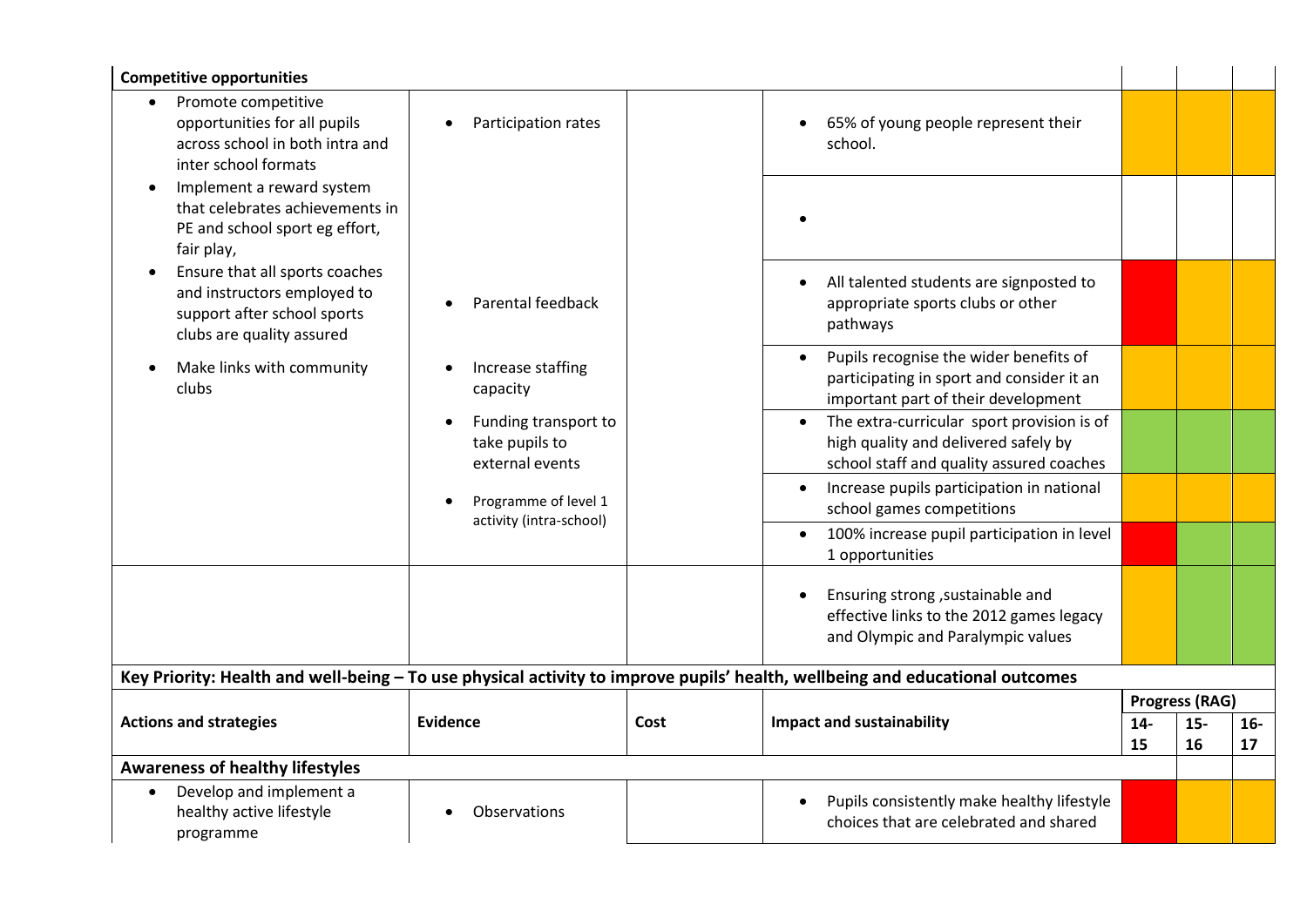| Develop and implement a<br>$\bullet$<br>young active leaders<br>programme                                                                                                                                                                             | Participation rates<br>$\bullet$<br>Pupil discussion<br>$\bullet$<br>Parental feedback<br>$\bullet$<br>Attendance registers |      | Positive attitudes towards healthy active<br>$\bullet$<br>lifestyles are encouraged among pupils<br>and staff and extended to parents and<br>carers<br>All pupils meet the nationally<br>$\bullet$<br>recommended activity levels. |                       |             |             |
|-------------------------------------------------------------------------------------------------------------------------------------------------------------------------------------------------------------------------------------------------------|-----------------------------------------------------------------------------------------------------------------------------|------|------------------------------------------------------------------------------------------------------------------------------------------------------------------------------------------------------------------------------------|-----------------------|-------------|-------------|
| <b>Engaging the least active</b>                                                                                                                                                                                                                      |                                                                                                                             |      |                                                                                                                                                                                                                                    |                       |             |             |
| Identify and target those<br>$\bullet$<br>children who are least active in<br>a new physical activity<br>programme that includes pupil<br>consultation and parental<br>engagement (intervention<br>Programme)<br>Implement a Change4life<br>$\bullet$ | Observations<br>$\bullet$                                                                                                   |      | Parent carers invited to participate.<br>$\bullet$                                                                                                                                                                                 |                       |             |             |
| programme                                                                                                                                                                                                                                             | Participation rates<br>$\bullet$                                                                                            |      | Improved school attendance in targeted<br>$\bullet$<br>pupils                                                                                                                                                                      |                       |             |             |
| Links with other subjects that<br>$\bullet$<br>can contribute to pupils SMSC<br>skills                                                                                                                                                                | Pupil discussion<br>$\bullet$                                                                                               |      |                                                                                                                                                                                                                                    |                       |             |             |
|                                                                                                                                                                                                                                                       | Parental feedback<br>$\bullet$                                                                                              |      | Parents of targeted pupils engaged and<br>$\bullet$<br>attending school activities                                                                                                                                                 |                       |             |             |
|                                                                                                                                                                                                                                                       | Whole school<br>$\bullet$<br>policies                                                                                       |      | Good citizenship promoted<br>$\bullet$                                                                                                                                                                                             |                       |             |             |
|                                                                                                                                                                                                                                                       | Attendance registers<br>$\bullet$                                                                                           |      |                                                                                                                                                                                                                                    |                       |             |             |
| Key Priority: To use PE, school sport and physical activity to impact on whole school priorities                                                                                                                                                      |                                                                                                                             |      |                                                                                                                                                                                                                                    |                       |             |             |
| <b>Actions and strategies</b>                                                                                                                                                                                                                         | Evidence                                                                                                                    | Cost | <b>Impact and sustainability</b>                                                                                                                                                                                                   | <b>Progress (RAG)</b> |             |             |
|                                                                                                                                                                                                                                                       |                                                                                                                             |      |                                                                                                                                                                                                                                    | $14-$<br>15           | $15-$<br>16 | $16-$<br>17 |